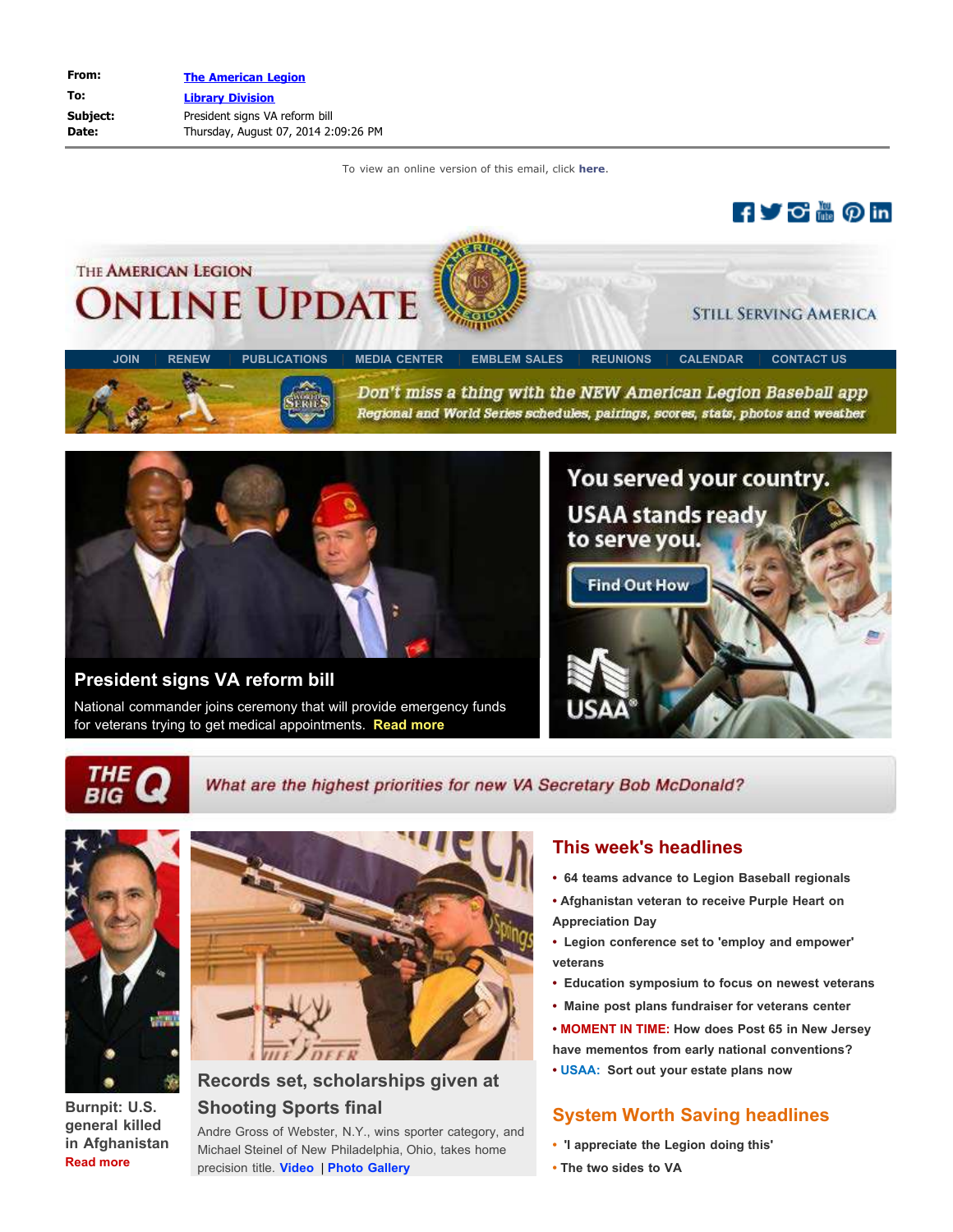**• [Legion crisis center helps Baltimore vets](http://www.legionemail.com/t/28698155/973693444/62438820/0/84772/)**



August 7, 2014 • Issue No. 316

Click **[here](http://editor.legionemail.com/htmlEditor/redirectMessageID.asp?FileID=89e0c57e-9638-469b-9697-8c93e4bac458&memberid=973693444)** to forward this mailing with your personal message.

This email was sent to: **library@legion.org** This email was sent by: **The American Legion National Headquarters** 700 North Pennsylvania Street, Indianapolis, IN 46204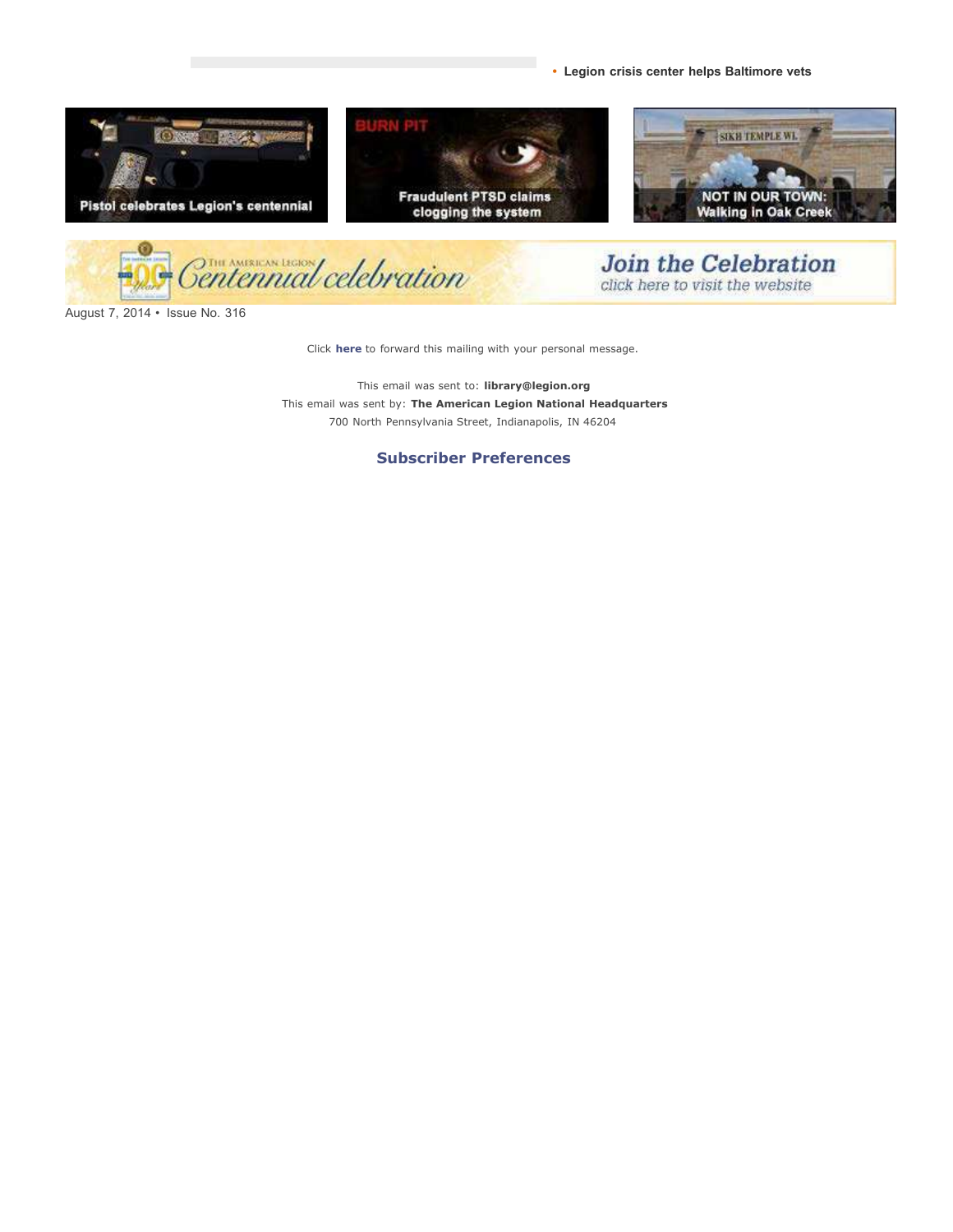



**[Legion World Series kicks off](http://www.legionemail.com/t/28722221/973693444/53385158/0/84772/)** Eight teams competing for Series title; view live coverage from

ESPN3 and ESPNU. **[Full coverage](http://www.legionemail.com/t/28722221/973693444/53385158/1/84772/) | [Legion launches new baseball](http://www.legionemail.com/t/28722221/973693444/62426097/0/84772/) [app](http://www.legionemail.com/t/28722221/973693444/62426097/0/84772/) | [Follow GameTracker](http://www.legionemail.com/t/28722221/973693444/62507052/0/84772/)**



Charlotte's got a lot.

**EXPLORE THE CITY >>** 

THE

How much of the 2104 American Legion Baseball World Series do you plan to watch?



**Commander: Military lost a friend in Robin Williams [Read more](http://www.legionemail.com/t/28722221/973693444/62506765/0/84772/)** | **[BURNPIT: RIP](http://www.legionemail.com/t/28722221/973693444/62507057/0/84772/)**



#### **"A necessary step"**

Commander: President makes right call on U.S. airstrikes **[Read More](http://www.legionemail.com/t/28722221/973693444/62506769/0/84772/)** | **BURNPIT: [US Airstrikes on ISIS begin](http://www.legionemail.com/t/28722221/973693444/62506773/0/84772/)** | **BURNPIT[:](http://www.legionemail.com/t/28722221/973693444/62506775/0/84772/) [How the Pentagon Would Save the](http://www.legionemail.com/t/28722221/973693444/62506775/0/84772/) [Stranded Refugees in Northern Iraq](http://www.legionemail.com/t/28722221/973693444/62506775/0/84772/)**

# **National Convention headlines**

- **[•](http://www.legionemail.com/t/28722221/973693444/62507063/0/84772/) [National convention app ready for download](http://www.legionemail.com/t/28722221/973693444/62507063/0/84772/)**
- **[•](http://www.legionemail.com/t/28722221/973693444/62278063/0/84772/) [National convention events to be streamed live](http://www.legionemail.com/t/28722221/973693444/62278063/0/84772/)**
- **• [Program training available during national](http://www.legionemail.com/t/28722221/973693444/62506779/0/84772/) [convention](http://www.legionemail.com/t/28722221/973693444/62506779/0/84772/)**
- **• [Northrop Grumman to attend national convention](http://www.legionemail.com/t/28722221/973693444/62506781/0/84772/)**
- **• [Help assemble care packages for homeless vets](http://www.legionemail.com/t/28722221/973693444/62506783/0/84772/)**
- **• [Volunteers sought for convention community](http://www.legionemail.com/t/28722221/973693444/62506786/0/84772/) [service project](http://www.legionemail.com/t/28722221/973693444/62506786/0/84772/)**
- **• [Register now for 100th Anniversary Workshop](http://www.legionemail.com/t/28722221/973693444/62278066/0/84772/)**

#### **Other headlines**

**[•](http://www.legionemail.com/t/28722221/973693444/62507185/0/84772/) [The Department of South Dakota's commander](http://www.legionemail.com/t/28722221/973693444/62507185/0/84772/) [testifies at a congressional field hearing](http://www.legionemail.com/t/28722221/973693444/62507185/0/84772/)**

**• [Vet remembers Normandy, Battle of the Bulge](http://www.legionemail.com/t/28722221/973693444/62506789/0/84772/)**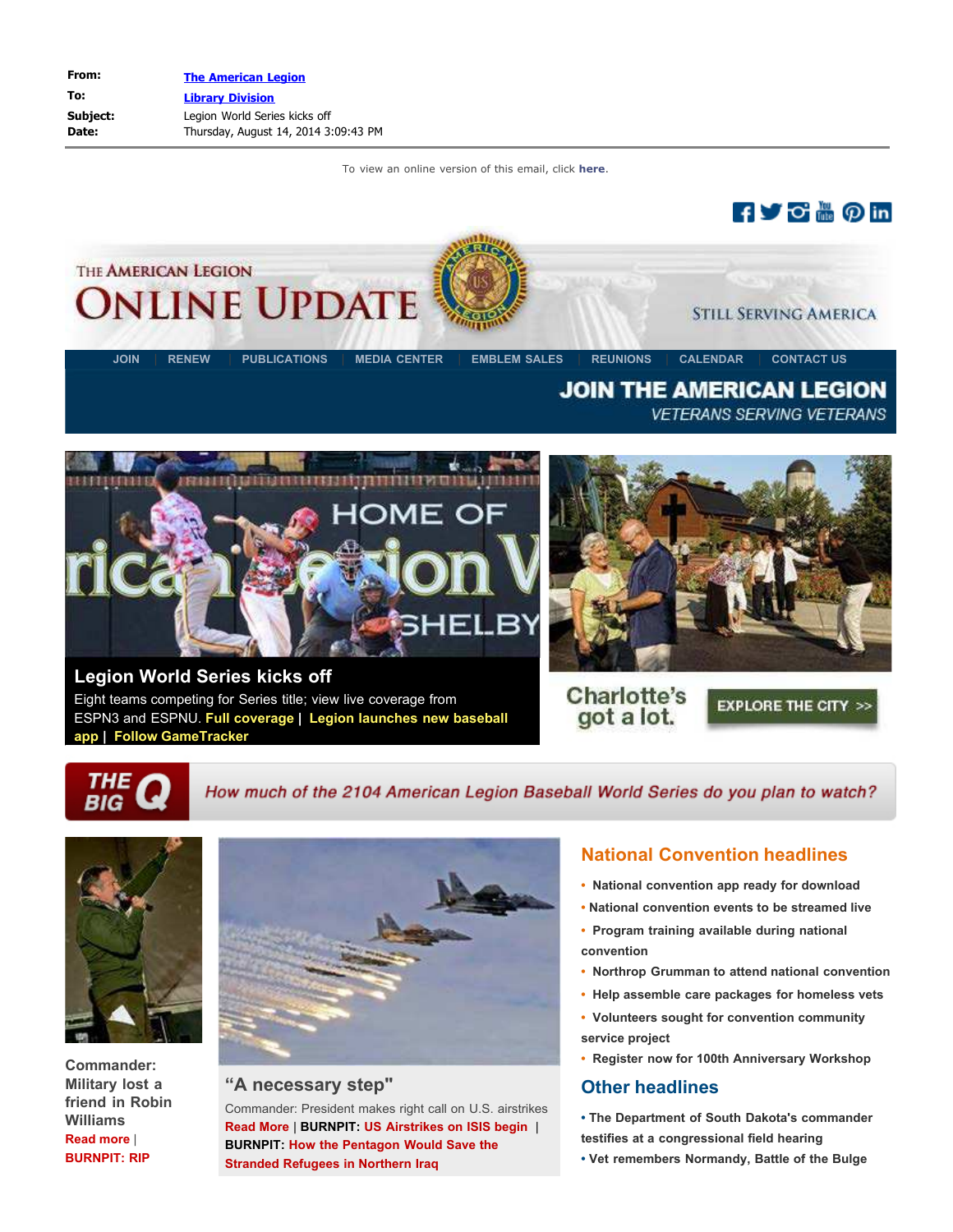



August 14, 2014 • Issue No. 317

Click **[here](http://editor.legionemail.com/htmlEditor/redirectMessageID.asp?FileID=0a09e57f-391a-4a30-9d02-43c31dd1cdd2&memberid=973693444)** to forward this mailing with your personal message.

This email was sent to: **library@legion.org** This email was sent by: **The American Legion National Headquarters** 700 North Pennsylvania Street, Indianapolis, IN 46204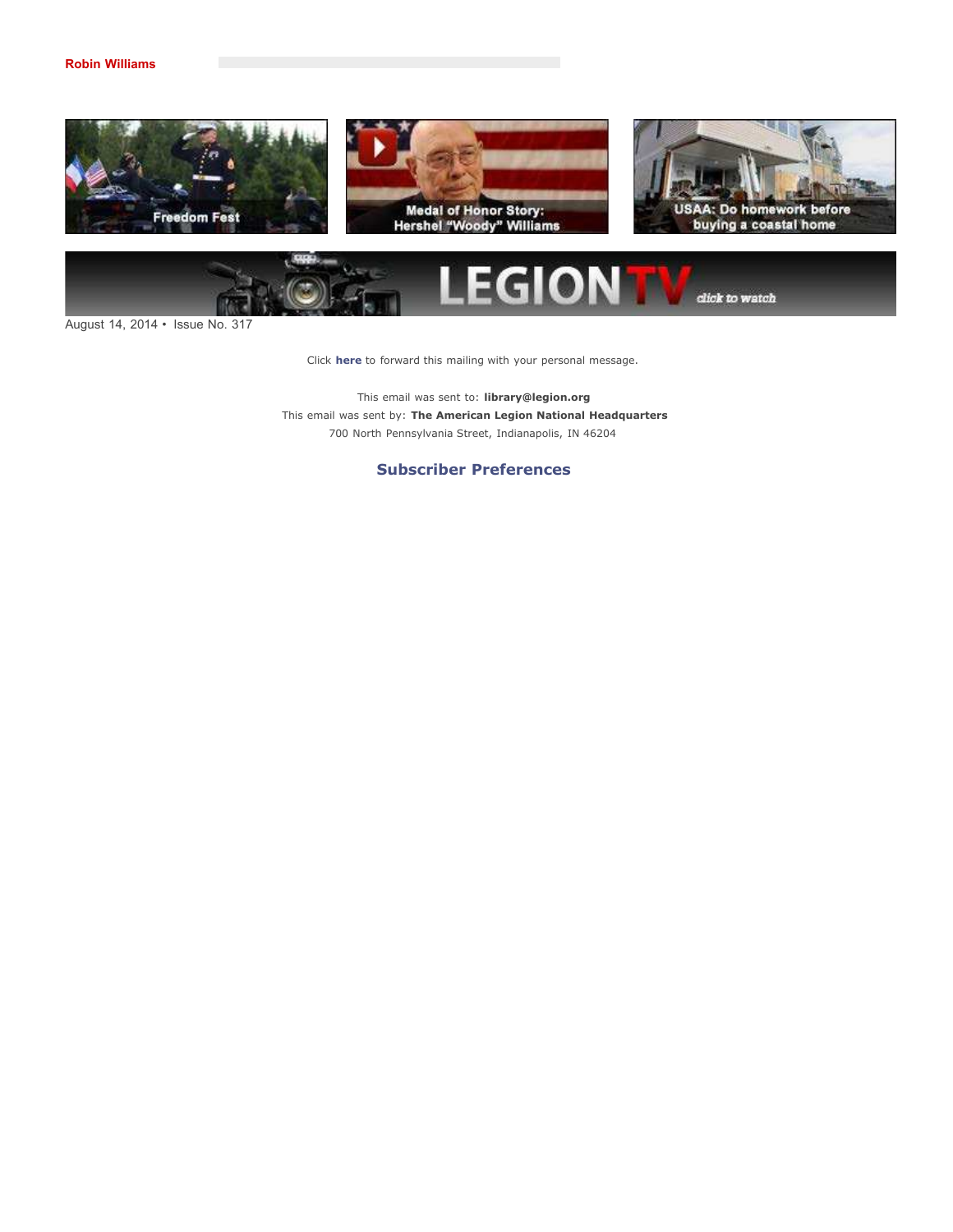



**[2014 Legacy Run coverage](http://www.legionemail.com/t/28746734/973693444/53955072/0/84772/) Day 1: ['The cause' trumps the rain](http://www.legionemail.com/t/28746734/973693444/62573653/0/84772/) | Day 2: ['A little bit of wet weather](http://www.legionemail.com/t/28746734/973693444/62573656/0/84772/) [is nothing'](http://www.legionemail.com/t/28746734/973693444/62573656/0/84772/) | Day 3: [Sun, warmer temps and a new supporter](http://www.legionemail.com/t/28746734/973693444/62573657/0/84772/) | Day 4: [All in the family and a very special vest |](http://www.legionemail.com/t/28746734/973693444/62573662/0/84772/) [Photo galleries](http://www.legionemail.com/t/28746734/973693444/62574337/0/84772/)**





What will be the reaction to Ukraine's claim to have destroyed a Russian military convoy?



**America's tallest flag dedicated in Sheboygan,**



**New Jersey wins consecutive World Series titles** Defending champions Brooklawn, N.J., defeated Midland,

#### **National Convention headlines**

- **[Register now for convention career fair](http://www.legionemail.com/t/28746734/973693444/62573669/0/84772/)**
- **[The 2014 National Convention App is now available](http://www.legionemail.com/t/28746734/973693444/62507063/2/84772/)**
- **[•](http://www.legionemail.com/t/28746734/973693444/62278063/0/84772/) [National convention events to be streamed live](http://www.legionemail.com/t/28746734/973693444/62278063/0/84772/)**
- **• [CSX bringing at least 75 'career opportunities' to](http://www.legionemail.com/t/28746734/973693444/62573673/0/84772/) [convention job fair](http://www.legionemail.com/t/28746734/973693444/62573673/0/84772/)**
- **• [Legion to assist veterans in crisis during Convention](http://www.legionemail.com/t/28746734/973693444/62573677/0/84772/)**
- **• [Register now for 100th Anniversary Workshop](http://www.legionemail.com/t/28746734/973693444/62278066/0/84772/)**

#### **Other headlines**

- **[•](http://www.legionemail.com/t/28746734/973693444/62573678/0/84772/) [MAGAZINE: Homeless veterans in Los Angeles](http://www.legionemail.com/t/28746734/973693444/62573678/0/84772/) [betrayed](http://www.legionemail.com/t/28746734/973693444/62573678/0/84772/)**
- **[•](http://www.legionemail.com/t/28746734/973693444/62573681/0/84772/) [MAGAZINE: Young veterans are flocking to the North](http://www.legionemail.com/t/28746734/973693444/62573681/0/84772/) [Dakota oil patch for jobs](http://www.legionemail.com/t/28746734/973693444/62573681/0/84772/)**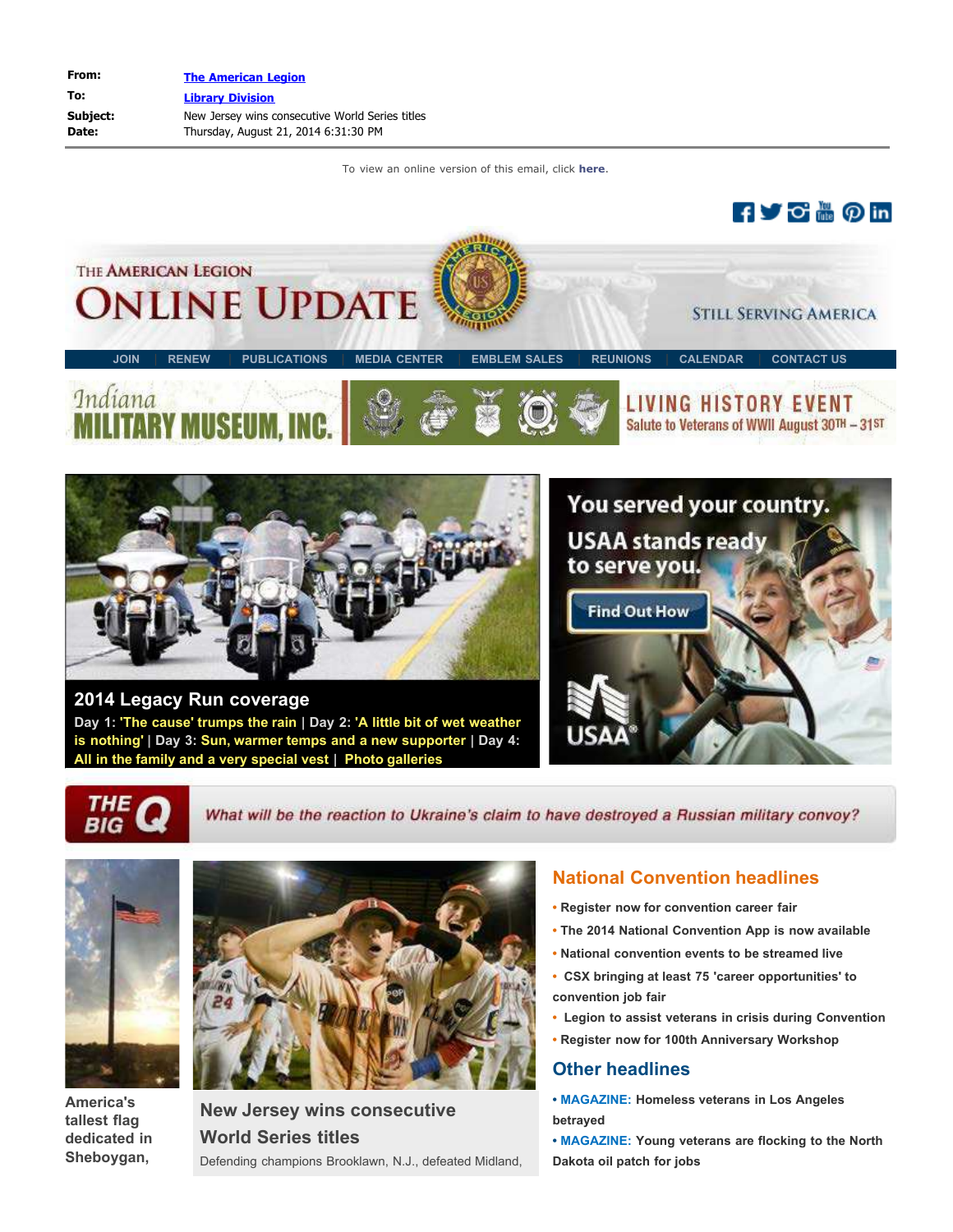

Mich., 18-0 in seven innings; paid attendance record broken. **[Read more](http://www.legionemail.com/t/28746734/973693444/62566416/0/84772/)** | **[Photo Gallery |](http://www.legionemail.com/t/28746734/973693444/54233710/0/84772/) [Full coverage](http://www.legionemail.com/t/28746734/973693444/53385158/0/84772/)** **• MOMENT IN TIME: [What kind of Legion presence is](http://www.legionemail.com/t/28746734/973693444/62573684/0/84772/) [still in the city where the Legion began?](http://www.legionemail.com/t/28746734/973693444/62573684/0/84772/)**



entennial celebration

**Join the Celebration** click here to visit the website

August 21, 2014 • Issue No. 318

Click **[here](http://editor.legionemail.com/htmlEditor/redirectMessageID.asp?FileID=e4607500-470e-4456-9b55-35e5f9d7c8c5&memberid=973693444)** to forward this mailing with your personal message.

This email was sent to: **library@legion.org** This email was sent by: **The American Legion National Headquarters** 700 North Pennsylvania Street, Indianapolis, IN 46204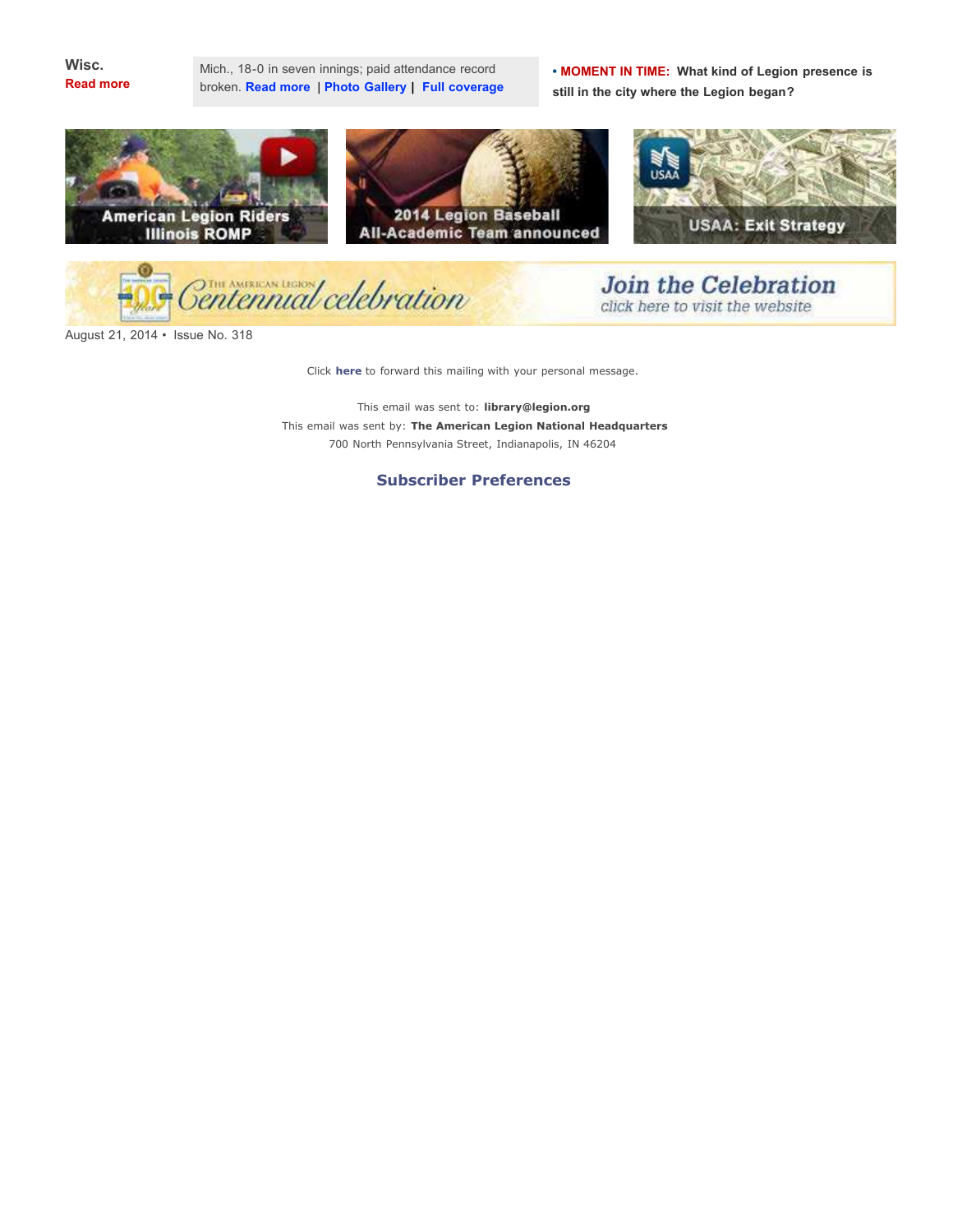

**BIG** 

What do you think of the Obama administration's 19 new executive actions to improve mental health care for servicemembers and veterans?



**Veterans air concerns about VA benefits process** Area veterans express frustration over local VA services and lack of respect shown toward them during Legion town hall meeting in



**Obama tells Legionnaires that VA is making progress, but work remains** Addressing the 96th Annual National Convention in Charlotte, N.C., the president pledges to "do right" by

#### **Convention headlines**

- **• [Sanders, Miller receive Legion's Patriot Award](http://www.legionemail.com/t/28770014/973693444/62623874/0/84772/)**
- **• [Home Depot dedicates \\$1 million for Legion grants](http://www.legionemail.com/t/28770014/973693444/62624187/0/84772/)**
- **• [Maryland firefighter honored by the Legion](http://www.legionemail.com/t/28770014/973693444/62623877/0/84772/)**
- **• [Hire them, develop them, connect them](http://www.legionemail.com/t/28770014/973693444/62623878/0/84772/)**
- **• [Legion honors Pennsylvania law enforcement officer](http://www.legionemail.com/t/28770014/973693444/62623879/0/84772/)**
- **• [Fifth Third Bank donates \\$10k to NEF](http://www.legionemail.com/t/28770014/973693444/62623880/0/84772/)**
- **• ['Treasured items' for vets in need](http://www.legionemail.com/t/28770014/973693444/62623881/0/84772/)**
- **• [Student veterans share transition experiences](http://www.legionemail.com/t/28770014/973693444/62623884/0/84772/)**
- **• [OCW donates \\$10k in items to North Carolina VA](http://www.legionemail.com/t/28770014/973693444/62623889/0/84772/)**
- **• [Legion reaches out to veterans in Charlotte](http://www.legionemail.com/t/28770014/973693444/62624414/0/84772/)**
- **• [Legion family beautifies youth community center](http://www.legionemail.com/t/28770014/973693444/62623894/0/84772/)**
- **• [Full National Convention coverage](http://www.legionemail.com/t/28770014/973693444/54161401/0/84772/)**
- **• [USAA: Auto financing: 4 questions that could help](http://www.legionemail.com/t/28770014/973693444/62623905/0/84772/)**